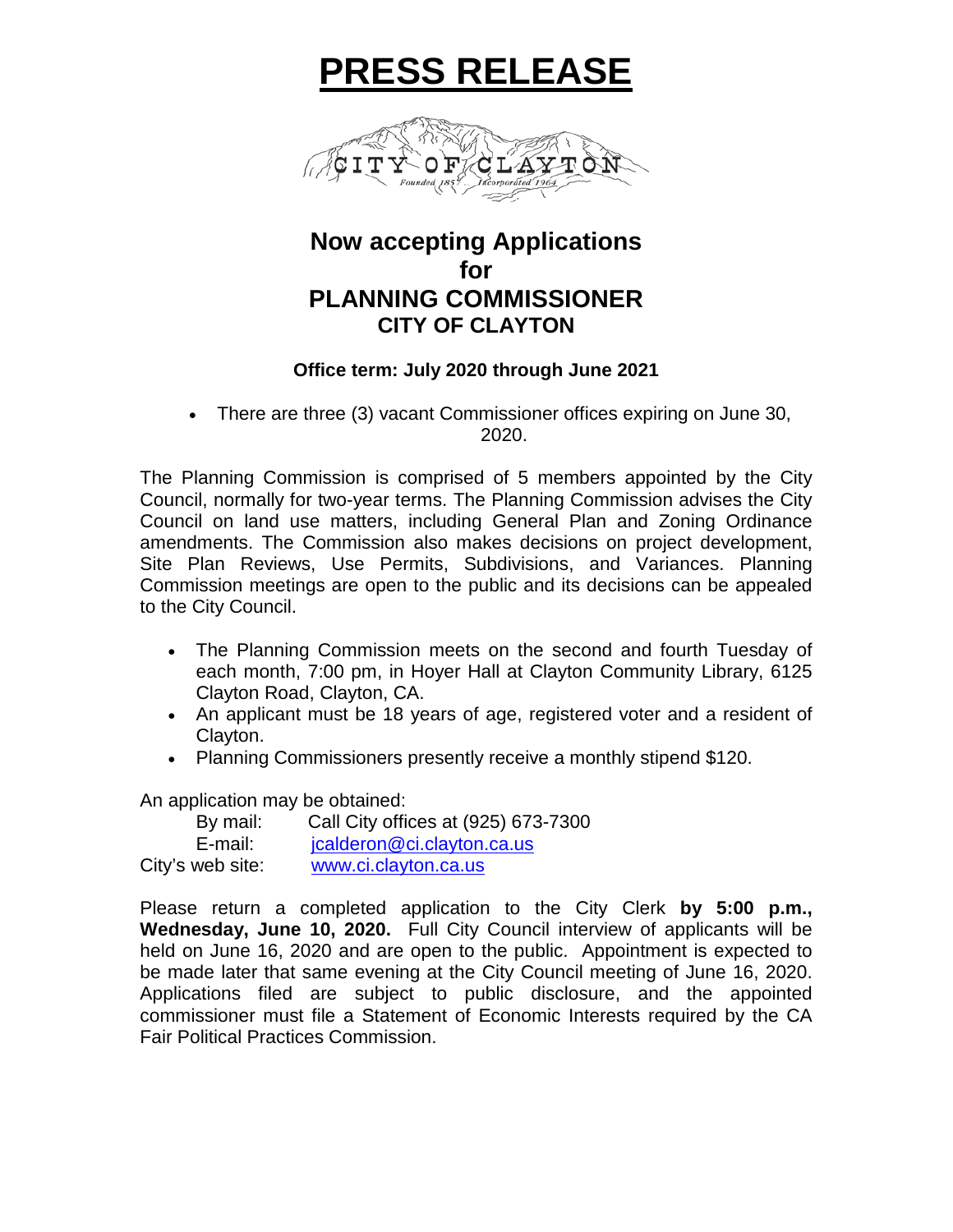

### \* CITY PLANNING COMMISSION \* **APPLICATION**

All information contained on this application is a public record subject to public disclosure. This includes home address and all phone numbers. This public office is required by state law to complete and file an annual Financial Statement of Economic Interest

| Date: _______________________ |  |
|-------------------------------|--|
|                               |  |
|                               |  |
|                               |  |
|                               |  |
|                               |  |
|                               |  |
|                               |  |

B. Please list experiences and activities which particularly qualify you for an appointment to the Clayton Planning Commission: